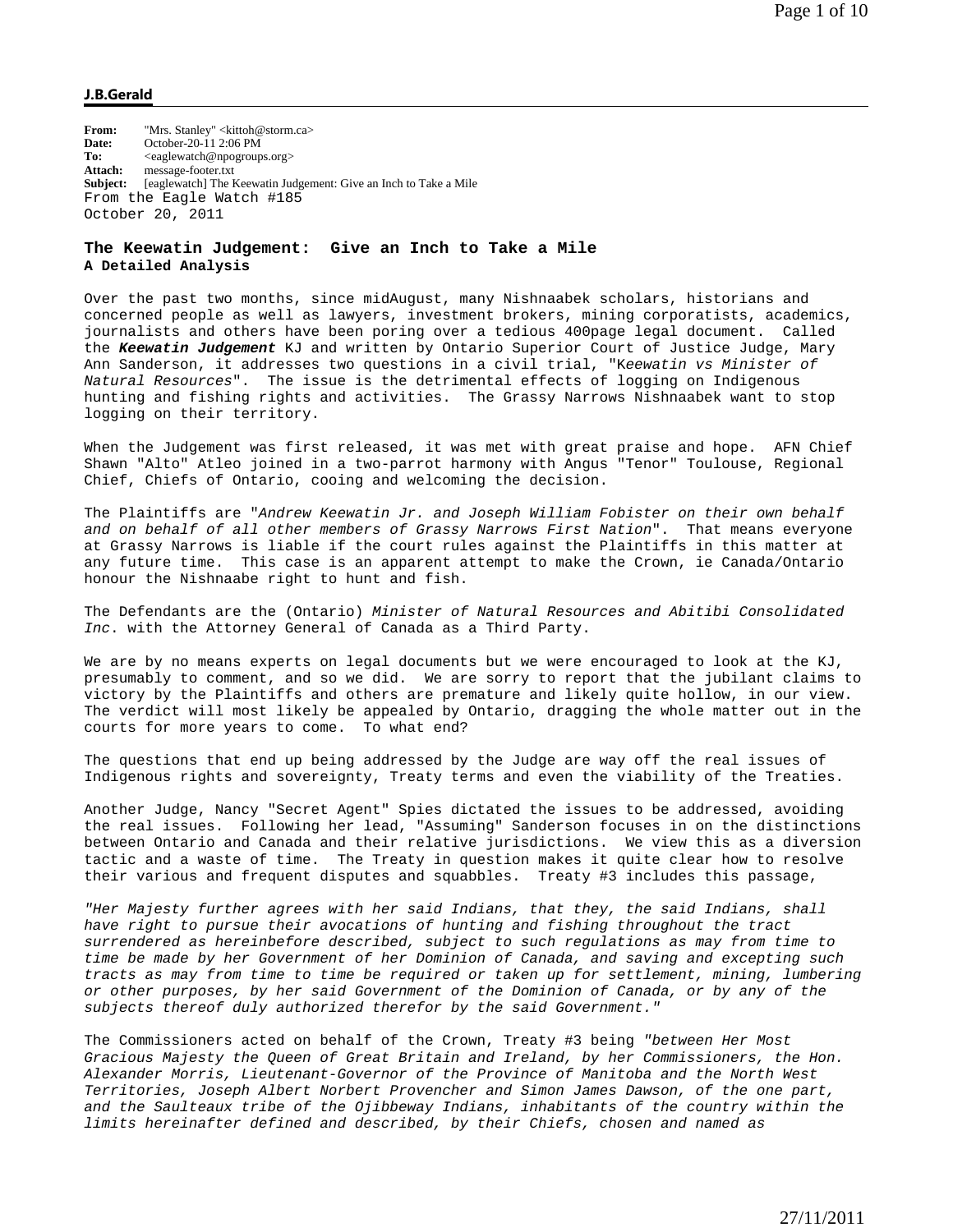*hereinafter mentioned, of the other part".* 

The Crown can appoint or empower anyone SHE pleases through her Privy Councils in a minute and without your knowledge. That's why it's called "privy". This includes any Ontario government official. All elected and/or appointed officials whether federal, provincial, municipal or band council, take an OATH to the Crown. This presumes their ultimate allegiance is to the Crown. They never know what they might get asked to do.

The Crown is everywhere in Government in the top position of authority. It is, therefore, the Crown who must be taken to task and exposed for failure to "protect" the Indians as promised.

Madam "Assuming" Sanderson need not trouble her head about Question One: *"Does Her Majesty the Queen in Right of Ontario have the authority within that part of the lands subject to Treaty 3 that were added to Ontario in 1912, to exercise the right to "take up" tracts of land for forestry, within the meaning of Treaty 3, so as to limit the rights of the Plaintiffs to hunt or fish as provided for in Treaty 3?"* 

or Question Two:

*"If the answer to question/issue 1 is "no", does Ontario have the authority pursuant to the division of powers between Parliament and the legislatures under the Constitution Act, 1867 to justifiably infringe the rights of the Plaintiffs to hunt and fish as provided for in Treaty 3? [provided that the question of whether or not the particular statutes and statutory instruments at issue in this action in fact justifiably infrige the treaty rights shall not be determined and shall be reserved for the trial of the rest of this proceeding.]"*

(Whew, that was one long sentence, written in legaleze to confound us ordinary folks and make us feel inferior and unable to deal with such topics. Should we leave it all to the experts?)

"Assuming" Sanderson answered "No" to both questions.

It is obvious to us with question one that "*within the meaning of treaty 3*", the Crown had every intention of taking up, ie taking over any land She wished and for whatever purpose She wanted in whatever capacity or hat She was wearing on any given day and crushing the lives of the Indigenous or "*limiting their rights*" as she saw/sees fit.

The absolute bottom line in reality is that the Crown has no just authority whatsoever but that is not what Sanderson is looking at.

In saying No to Question One, she has to go to Question Two. When she says No to Question Two, that creates an avalanche of protracted court action that could go on for many more years. Woopee for the lawyers and experts who make piles of money out of unending disputes and arguments over small points of colonial law.

It took Sanderson a year to prepare this document which will no doubt have its effects on the Nishnaabek of Grassy Narrows.

The question at the end of the day for the people of Grassy Narrows, is really this, "What about the blockades that have been effectively preventing clear cut logging on Asubpeeschoseewagong Netum Anishinabek land?" It's been a long haul and many are weary and ready to quit at the slightest encouragement. Some ask, "Should they trust the Crown to do the right thing?"

Grassy Narrows Anishnaabek may now be divided by arguments as to whether or not they should continue the blockades, escalate them or dismantle them. Lawyers take every opportunity to capitalize on disagreement. Sanderson's judgement inflames any divisions in the community that may exist. Meanwhile she resides in her posh home somewhere in the Toronto vicinity. She may even take a long winter vacation in some warm climes traveling by private jet or yacht or some such. Who knows she may get to have lunch with Queenie sometime.

# **Experts and Witnesses**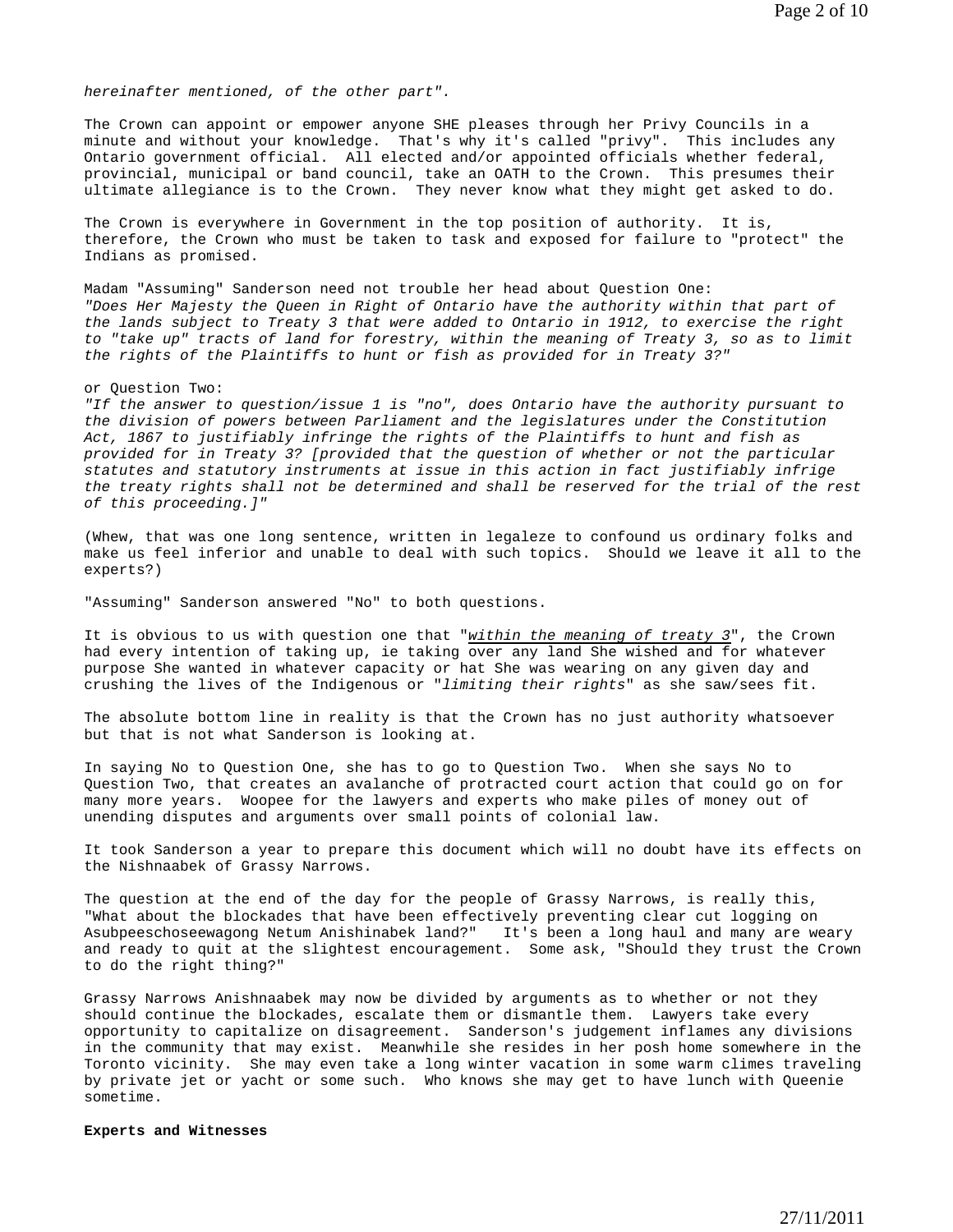## **\$What's\$ at \$Stake?\$**

The judge, the lawyers and the experts involved in this case are well paid for their services. The number of lawyers involved is at least ten. The number of experts brought in by all parties is about six with frequent reference to other experts' papers and reports. These experts or academics are historians often with posh jobs at various universities. Their price for their time as experts in courtrooms is pretty steep, somewhere in the order of \$300/hour or more.

It gets even worse. The well known activist, Kevin Annett works to expose the crimes of the Canadian government and the Churches who are responsible for the residential school atrocities. He says of one of the expert witnesses, John Milloy for the Plaintiffs, "he is an idiot, [Canada's] Official Say Nothing Expert". Annett knows well of whom he speaks. Milloy is a Director on Canada's Whitewash, the Truth and Rconciliation Commission TRC. (See Kevin's article and more on the "experts" in the endnotes.)

So then how is Milloy "helping" the Grassy Narrows Anishnaabek???

We still have to ask, where does the money come from to pay all these people?! The Ancestors were with us when we encountered yet another related long legal document.

In 2006, "Secret Agent" Spies ruled that MNR had to pay all the Plaintiffs' court costs regardless of the trial outcome. That makes the bill 100% going to you, the taxpayer which by the way includes Indigenous people too. This may be news to some but we Indigenous pay all kinds of taxes including income tax.

This judge also made another important ruling regarding the liability of the Plaintiffs in the event things in the end are ruled against them. The entire community of Grassy Narrows is on the line in this case. The judge stated, ".*..I am not prepared to add a term to the Representation Order that Grassy Narrows be jointly and severally liable with the plaintiffs for any award of costs that may be made against the plaintiffs in favour of the defendants". She also made it clear that this could be reversed in the future, "This order does not preclude the defendants from moving at a later date for an order that Grassy Narrows should be responsible for costs..."* 

Keep in mind, this is what Ontario and Abitibi were demanding the Judge *"...should order that Grassy Narrows be jointly and severally liable with the plaintiffs for any award of costs that may be made against the plaintiffs in favour of the defendants. Counsel for the MNR advised that the intention is to bind the assets of Grassy Narrows as an entity, not the assets of individual members...[They] argue that such an order is necessary in that it is really the Band Council that is in control of this action..."* 

In simple terms, the Superior Court Justice has the authority to steal the reserve right out from under an entire community of 1200 Indigenous people, Treaty or no Treaty.

As an example, anti uranium mining protests took place at the Robertsville mine site near Sharbot Lake in 2007 in unceded nonTreaty Nishnaabe Algonquin territory. The uranium developer, Frontenac Ventures Corporation (George White et al) sued the Algonquins and some individuals for \$70million in damages for their loss of profits for a mine that hadn't even started. They had staked a claim and were about to begin drilling. Later they withdrew the case. However, there is reason to suspect that some private settlement was made whereby FVC got recompensed for their role in the protest theatrics which included scenes in the Kingston courthouse.

We weren't at the Keewatin trial so we dont' know what all went on. However, Sanderson only makes reference to ONE Nishnaabe witness. Where are all the Nishnaabe witnesses, the Elders who have the knowledge of their own history and lives??? OK, so the Plaintiffs have some friendly professors onside but it isn't the same thing. This trial went on in Toronto, 1500 kilometres from Grassy Narrows. Just how many Nishnaabe people were actually able to be in the courtroom?

#### **Hunting and Fishing in Treaty 3**

When examing intent we must look at words and more importantly, outcome. What is the result/reality today of the limitations on hunting and fishing rights. It definitely looks pretty grim. Everybody is aware of how industry and development are destroying the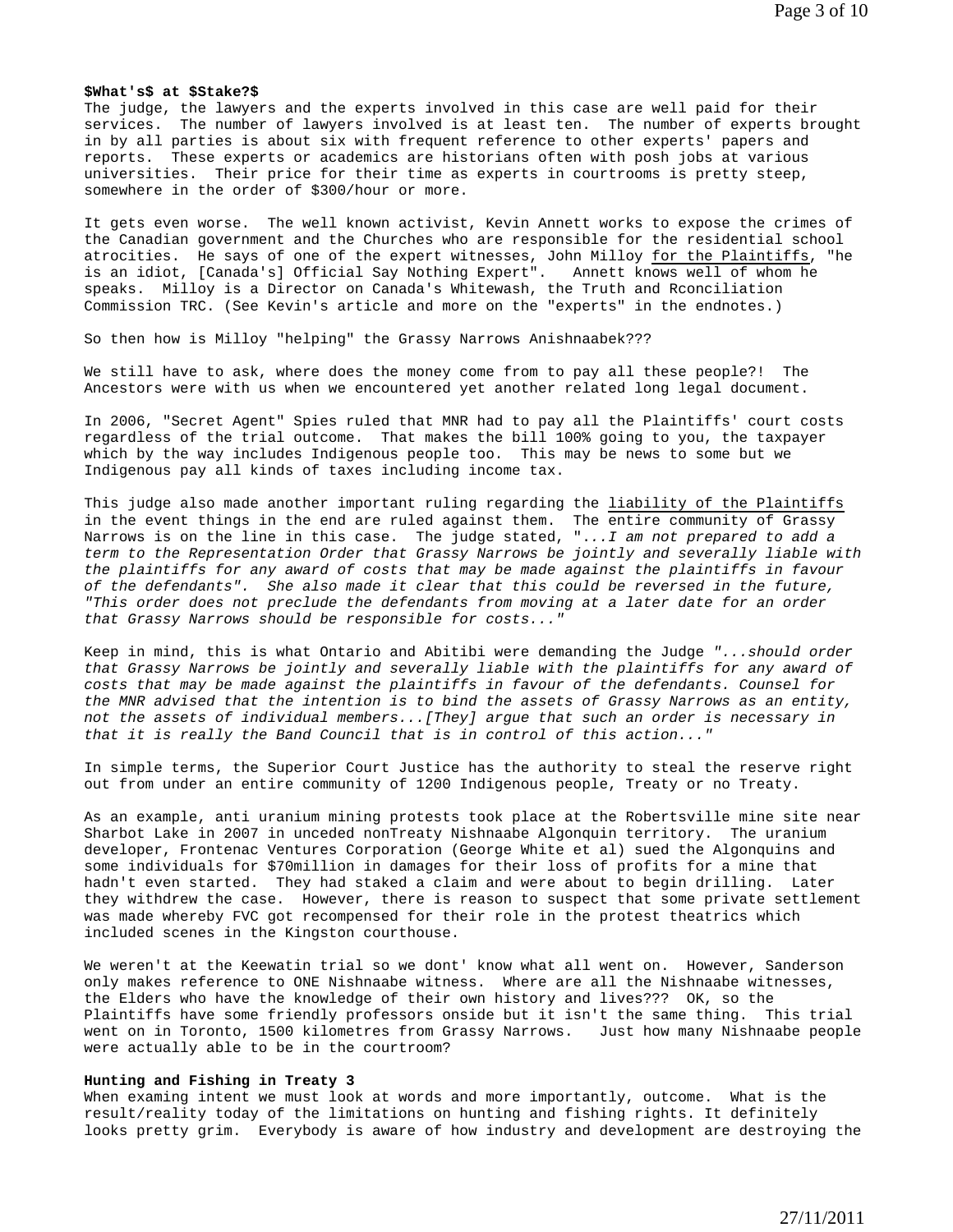land, water and air and threatening the survival of animals on which we depend for hunting and fishing. Many people are looking to Indigenous people to save the world. We are acutely aware of our duty to protect the land for future generations. Everyone has a responsibility to do the Right Thing.

In its quest to Conquer Nature and the Indigenous people who dwell close to Nature, the colonial entities always had the intent to make farmers out of those wild Indians who roamed freely about the bush and depended on no one but their own skills. In Treaty 3 itself and the report on the Negotiations, for what it's worth, the word "fish" or "fishing" is mentioned 5 times; the word "hunt" or "hunting", 4 times while the word "farm" or "farming" is mentioned 14 times with numerous other references to it.

Here are some examples in the words of the Lead Negotiator/Commissioner Alexander Morris, *"I have put into their hands the means of providing for themselves and their families... I think we should do everything to help you by giving you the means to grow some food... Some are farming, and I hope you will all do so."* 

Promises were made to supply farm implements, seed and livestock sometime in the future. Most of the territory of Treaty 3 is not suitable for farming. This was well known at the time of the Treaty making.

No wonder we describe the colonial strategy as "Assimilate or Die".

We must pause here and ask, Did Sanderson ever read Treaty 3??

In her review of the experts' credibility, she stated, *"If it were intended to suggest that the Commissioners expected these Ojibway to forsake hunting and rely on agriculture after the Treaty was signed, I reject it."* (KJ, p.141)

We quite simply disagree with her but what do we know? We have no lawyers here at the Eagle Watch. We look at outcome when considering intent. It looks to us like the Commissioners didn't give a damn if the Ojibway lived or died, their "commission" was clear to them to conciliate or pacify the Indians.

## **Honour of the Crown Let's Assume Santa Claus is for Real**

Justice "Assuming" Sanderson makes reference to the Honour of the Crown. She includes an entire section on it. She evidently believes in it.

In her comments on "*Principles of Treaty Interpretation*", Sanderson refers to *Haida Nation*, "..*.In making and applying treaties, the Crown must act with honour and integrity...It is always assumed that the Crown intends to fulfill its promises (Badger). This promise is realized and sovereignty claims reconciled through the process of honourable negotiation. It is a corollary of s.35 that the Crown act honourably in defining the rights it guarantees and in reconciling them with other rights and interests."* 

It is evident to us that the Crown does not and never did have any Honour. There are endless examples to support this point of view. If you start from a false statement like, "the Crown has Honour", what happens then to the Truth??

Sanderson refers to another case, *Secession of Quebec*, *"...Consistent with this long tradition of respect for minorities, which is at least as old as Canada itself, the framers of the Constitution Act, 1982 included in s.35 explicit protection for existing Aboriginal and treaty rights...The "promise" of s.35, as it was termed in Sparrow, recognized not only the ancient occupation of land by Aboriginal peoples, but their contribution to the building of Canada and the special commitments made to them by successive governments. The protection of these rights...reflects an important underlying constitutional value."* 

We find this reference to be simply Lip Service. We know many of you are grabbing your barf bags now.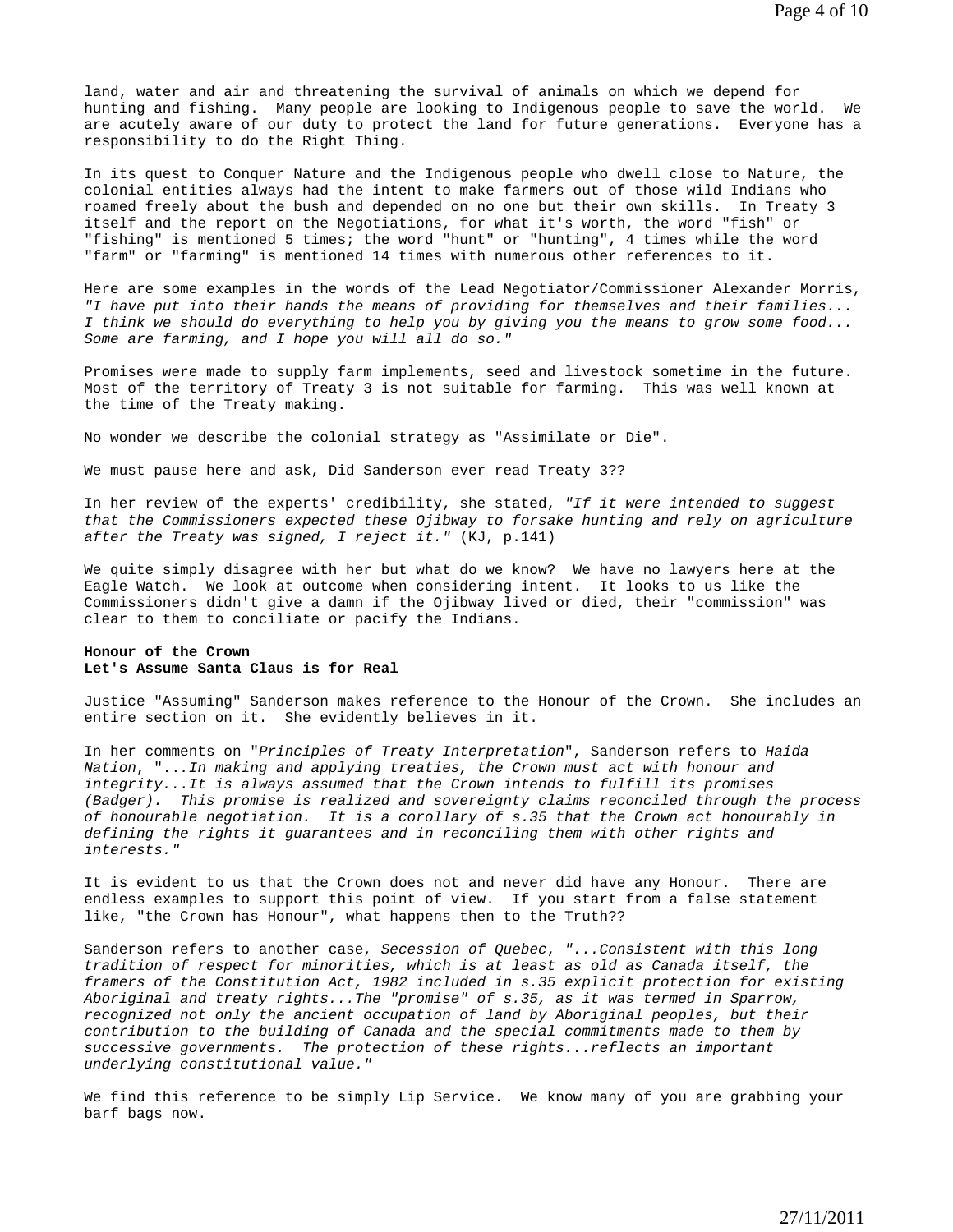Mary Ann goes on and on. She states, "..*.in Mitchell...The sections of the Indian Act relating to the inalienability of Indian lands seek to give effect to this protection by interposing the Crown between the Indians and the market forces, which, if left unchecked, had the potential to erode Indian ownership of these reserve lands....An obligation arose to treat Aboriginal peoples fairly and honourably and to protect them from exploitation."* 

The problem here, as we see it, is that the Crown being an Oligarchy IS the "*market forces*". They are indeed "*unchecked*" and seeking to "*erode Indian ownership of the reserves*" themselves as we write. Patrick Brazeau, now a Canadian Senator, has repeatedly called for the elimination of the reserves, ie Indigenous communities. The Crown "protecting" Aboriginal rights is like the proverbial fox guarding the henhouse.

For Sanderson, it would be next to impossible to seriously view our concerns. She says she's trying to get the Ojibwe perspective. However, she has a lifestyle and a powerful position to maintain, all based on exploitation and assimilation of Indigenous people. She knows very well she cannot go too far out on a limb no matter how she sympathizes with the Indigenous.

#### **Contemporary and Historical Context**

In a future article we will delve into the historical context of the Treaty making and the lack of contemporary context in the Keewatin Judgement. Where is the information concerning similar struggles of Indigenous communities facing logging and mining? Instead of endlessly interpreting treaties in courtrooms, how about reviewing and updating them?? Or even making some new Treaties involving real and sincere people and full public participation.

It's time to stop leaving it up to Ma Queenie and her Sugar Daddies. We need to get out of the victim mindset and free ourselves by dealing with the Truth. Walk the Truth, talk the Truth and then see the Truth. Live by Ancient Ways of Knowing.

Kittoh <kittoh@storm.ca>

We welcome your feedback! Forward, post and consider printing for your cyberphobic friends and relatives.

The Eagle Watch Newsletter is sent to interested individuals, both Indigenous and nonNative, politicians especially the Canadian ones and an assortment of English language media.

#### **Notes, Sources and Contact Info**

Judges like Mary Ann Sanderson are not easily accessible. You can send her snail mail at: Osgoode Hall, 130 Queen Street West, Toronto, ON M5H 2N5

Lawyers involved in the Keewatin Trial: Robert J.N. Janes, Karey Brooks, Barbara Harvey for the Plaintiffs Michael R. Stephenson, Christine Perruzza, Peter Lemmond for the Defendant Minister of Natural Resources Christopher J. Matthews for the Defendant Abitibi Consolidated Inc. Gary Penner, Michael McCullough, Barry Ennis for the Third Party.

## Experts paid to expound at the Keewatin Trial:

1. Dr. Joan Lovisek, for the Plaintiffs, anthropologist and ethnohistorian, has her own business, Lovisek Research, acting as a consultant/expert/researcher. Her main clients are the Government, Department of Justice, Oceans and Fisheries, Indian Affairs, etc. and the Ontario Ministry of the Attorney General, Ontario Native Affairs Secretariat (ONAS). Occasionally, she represents First Nations.

Joan A. Lovisek, Ph.D. M.E.S. 14965 25A Avenue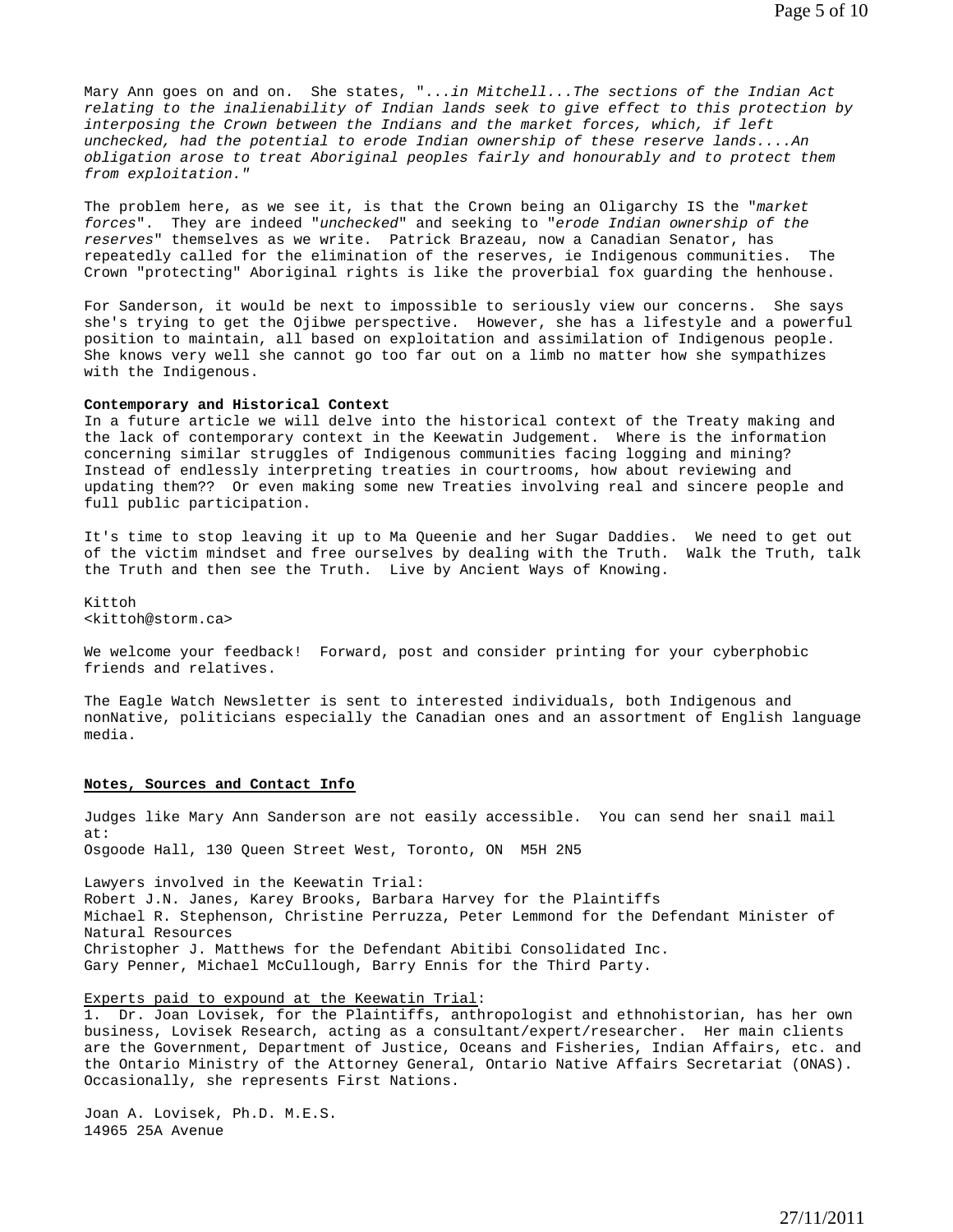SURREY, BRITISH COLUMBIA. V4P 1N7 TEL: (604) 541-7921 FAX: (604) 541-9221 EMAIL: lovisek@telus.net

"Ph.D. (Anthropology/Ethnohistory) McMaster University-1991 M.E.S. (Masters of Environmental Studies) York University-1979 University of Toronto-1976 (Archaeology) B.A. (Anthropology) York University-1974 over 20 years experience in First Nation issues. Most of her consulting contracts over the last ten years addressed treaty/aboriginal rights, land claims, aboriginal land use and loss of use, and federal/provincial government policy." http://faculty.arts.ubc.ca/menzies/documents/lovisek.pdf

2. Dr. Alexander Von Gernet for Ontario or/and Canada http://www.utm.utoronto.ca/7802.0.html University of Toronto at Mississauga Alexander von Gernet, BA, MA, PhD (McGill) Archaeology / Cultural Anthropology Room tba HSC (905) 569-4888 alex.vongernet[at]utoronto[dot]ca

http://www.fraserinstitute.org/author.aspx?id=15362&txID=3264

*Alexander von Gernet is Professor of Anthropology at the University of Toronto at Mississauga where, for ten years, he has been teaching courses relating to Aboriginal studies. He is one of a few Canadian scholars who have published contributions in archaeology, ethnohistory, as well as oral historiography. His main interest is in reconstructing Aboriginal pasts by using various sources of evidence in methodological conjunction. He is in considerable demand as a consultant for both government and First Nations clients and has served as an academic advisor and expert witness in numerous Aboriginal litigations in Newfoundland, Québec, Ontario, Alberta, British Columbia and New York State. He was one of the contributing authors of the Report of the Royal Commission of Aboriginal Peoples and was the Editor-in-Chief of Ontario Archaeology. Professor von Gernet is currently writing a book on oral traditions as evidence in Aboriginal litigation.* 

3. Dr. J.P. Chartrand, for Ontario, senior consultant and partner of PRAXIS Research Associates (Ottawa), a firm specializing in applied anthropological research focussing on Aboriginal issues in Canada; formerly Adjunct Research Professor of the Sociology and Anthropology Department at Carleton University;

http://www1.carleton.ca/socanth/faculty/jean-philippe-chartrand/ Jean-Philippe ChartrandAdjunct Research Professor Degrees: MA Carleton Phone: (613)830-7198 Office: Praxis Research Associates Email: jp.praxis@rogers.com

The infamous Joan Holmes refers to Chartrand's writings in her reports to government. Holmes is in charge of verifying family histories for Algonquins seeking membership in bands involved in the AOO land claim. She also holds extensive files on Ongwehonweh people. It is said that she has a magic wand and can turn anyone into an Algonquin or a Mohawk. Since Holmes and Chartrand both work in Ottawa in the same line of work, it stands to reason that they would be well acquainted and may even work together at times.

4. Professor John Milloy, for Plaintiffs, Professor of Canadian Studies and History, Trent U http://www.trentu.ca/history/publications\_milloy.php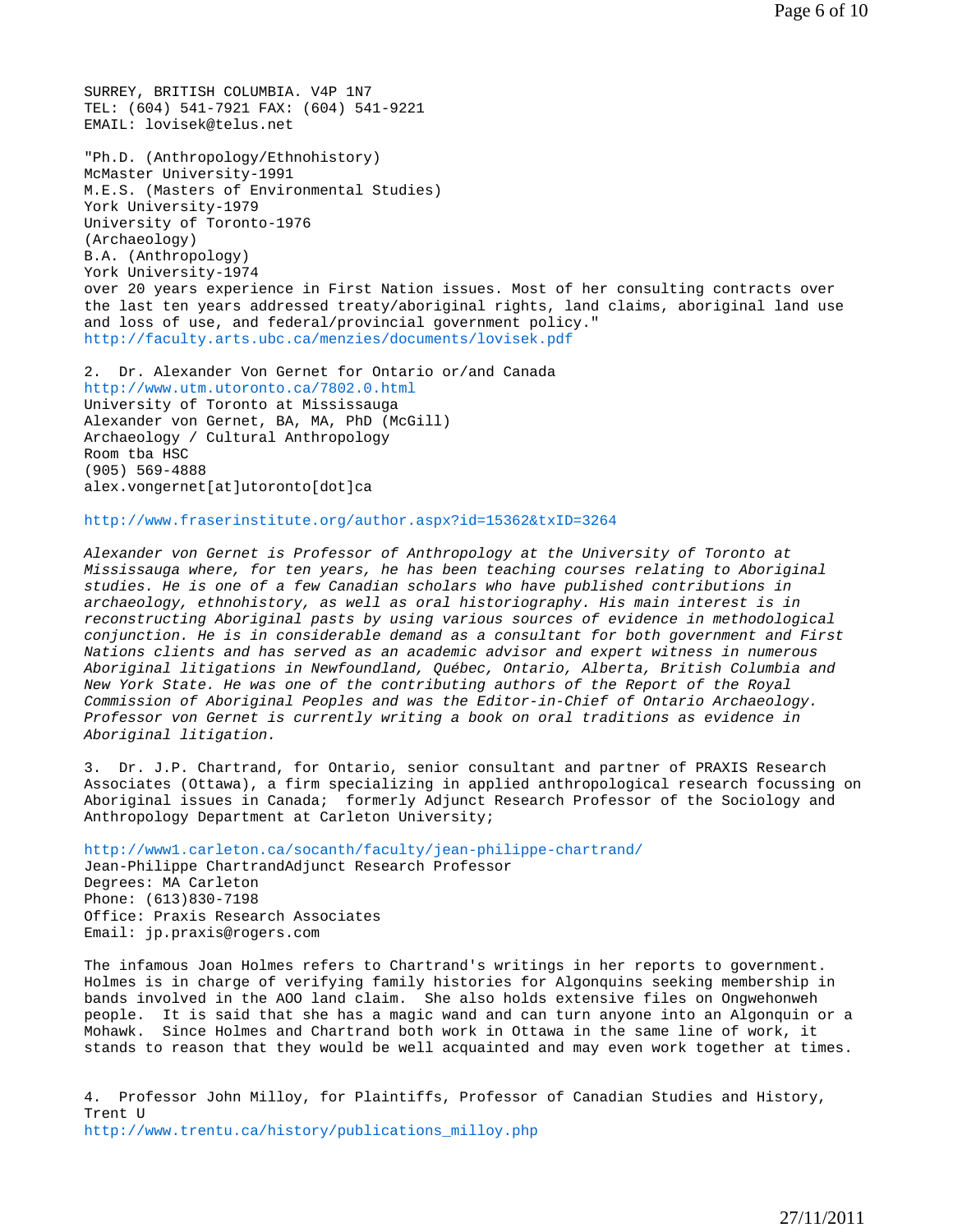John works with Paula Sherman of the Ardoch Algonquins. Uh-oh!!! JohnBoy is director of Research, Historical Records and Report Preparation with the TRC Truth and Reconciliation Commission of Canada. He also wrote a big bestseller about the residential schools that swallowed up thousands of Indigenous children to "civilize" them. The well known and outspoken Kevin Annett has this to say about JohnBoy: http://itccs.org/2011/03/04/john-milloy-is-a-big-fat-idiot-and-other-reflections-oncanadas-truth-and-reconciliation/ *John Milloy is a Big, Fat Idiot – and other Reflections on Canada's "Truth and Reconciliation", March 04, 2011 ...[he's the ]Official Say Nothing Expert since, let's face it, there's nothing messier and less Canadian than talk of the murder of children...he does have on his side the exalted Canadian academic tradition when it comes to Indians that I like to call No Name Research, of which Big John is a leading perpetrator. Asked by an atypically daring journalist about children who died in Indian residential schools, Milloy replied glibly, "There's some talk of graves here and there, but we're leaving them pretty much undisturbed."*  Meanwhile, as we write, children's bones and other evidence are being found using GPS at the Mohawk Residential School at Ohsweken. Kevin Annett is spearheading this effort that is long overdue. Write to Kevin Annett at <hiddenfromhistory1@gmail.com> You can also receive A Weekly Update on the Mohawk Inquiry from The International Tribunal into Crimes of Church and State (ITCCS) <genocidetribunal@yahoo.ca> 5. Professor Robert C. Vipond, for Canada on constitutions http://www.ecommons.net/ccfpd/main51ef.phtml?city=to&show=to\_vipond\_biogr He is a member of the CCFPD Canadian Centre for Foreign Policy Development. Robert Vipond is Chair of the Department of Political Science and Director of the Centre for the Study of the United States at the University of Toronto. http://www.ecommons.net/ccfpd/index.phtml 6. Professor Emeritus John Tupper (Jack) Saywell, for Ontario on federal and provincial relations He died in April 2011. This is his obituary. http://www.yorku.ca/yfile/archive/index.asp?Article=16915 *Professor John Saywell, a pioneering figure at York [University in Toronto], dies at 82 ...[among his many claims to fame] Prof. Saywell consulted for USAID, the World Bank, the United Nations Development Program, the Harvard Institute for International Development and the governments of Ontario and Canada, among others. From 1974 to 1980, he was director of the York University Kenya Project in Nairobi.*  [We are catching a scent of Maurice Strong here] Privy Council and privy Oxford Dictionary defines "privy" as *"sharing in the knowledge of something secret"; "a toilet in a small shed outside a house".* [here it's called an "outhouse". what do you call it?] "Privy Council" is *"a body of advisers appointed by a sovereign or a Governor General*". Put the two together and what do you get?? http://freegrassy.org/2011/08/01/grassy-trappers-win-major-legal-victory/#more-2399 *Grassy trappers win major legal victory! Grassy Narrows has won a major victory in their more than decade long battle to stop clearcut logging in their traditional territory. Grassy Narrows Chief and Council welcome the decision of the Ontario Superior Court of Justice to protect the rights promised to the Anishinaabe from interference by Ontario. Madam Justice Mary-Anne Sanderson's decision, over 300 pages in length, finds that the Government of Ontario does not have* 

(705) 748-1011 x 6064 <jmilloy@trentu.ca>

*the power to take away the rights in Treaty 3 by authorizing development including*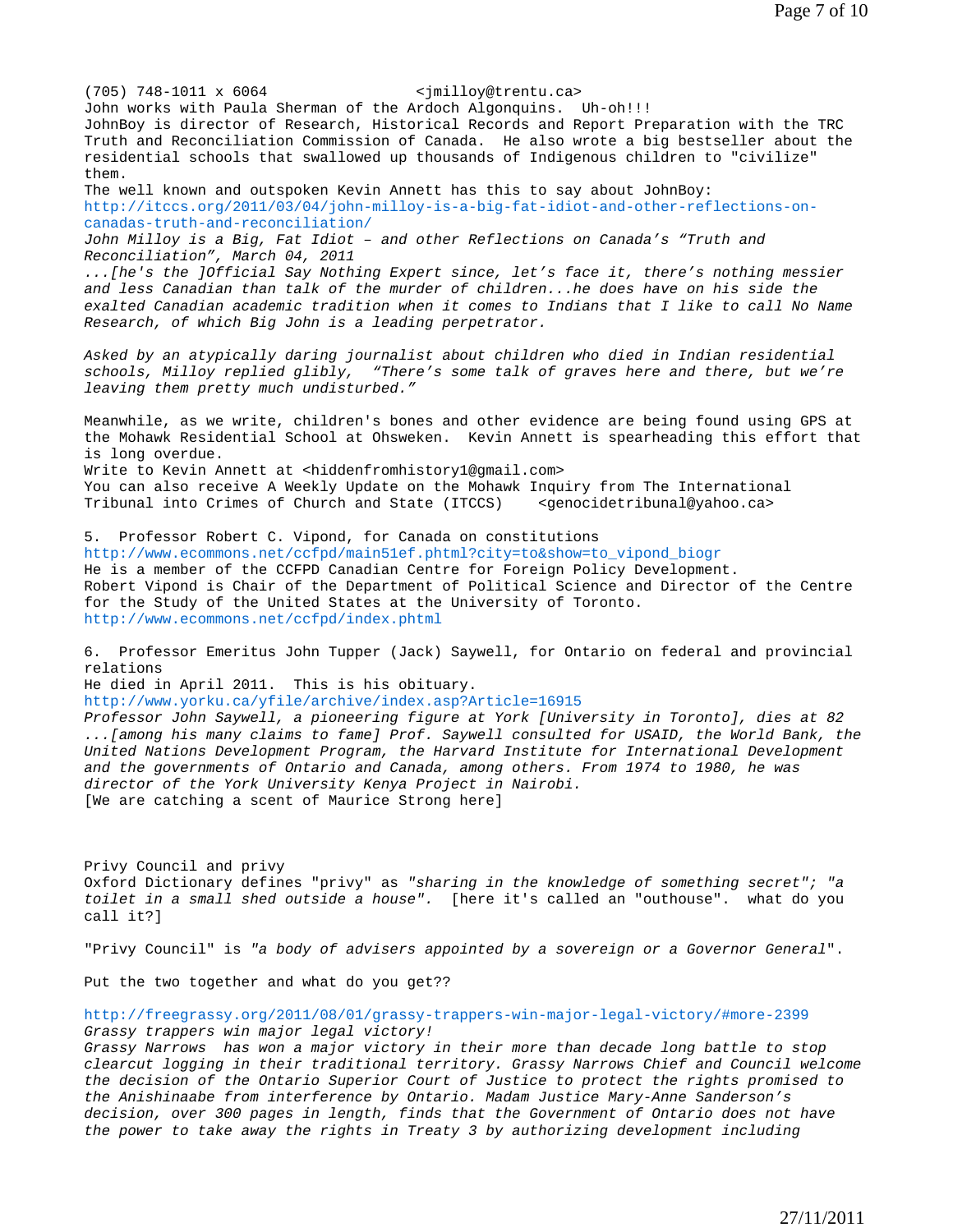*logging and mining.* 

Some excerpts from Keewatin v. Ontario (Minister Of Natural Resources), 2006 CanLII 35625 (ON SC) http://www.canlii.com/eliisa/highlight.do?text=janes&language=en&searchTitle=Ontario+- +Superior+Court+of+Justice&path=/en/on/onsc/doc/2006/2006canlii35625/2006canlii35625.html

*Motion for Advance Costs* 

*[7] This motion, for an order that the MNR pay the costs of the plaintiffs of this action, in advance, in any event of the cause, on a partial indemnity scale, is vigorously opposed by both defendants. The resolution of this motion must be determined by an application of the legal test that the plaintiffs must meet, as established by the Supreme Court of Canada in British Columbia (Minister of Forests) v. Okanagan Indian Band [2] to the evidence before me.* 

*[8] For the reasons that follow, I order that the MNR pay the costs of the plaintiffs on a partial indemnity basis, in advance, and in any event of the cause, with respect to the plaintiffs' claim as set out in paragraph 1(b) of the Amended Statement of Claim. The order is limited to the cost of determining the issue of the interpretation of the "taking-up" provision of Treaty 3 including, if necessary, the plaintiffs' constitutional division of powers argument so that it can be decided whether or not the province of Ontario has the authority to take up the Keewatin Lands (as defined below) for forestry.* 

*[10]...Paragraph 8 of the order will ensure that all decisions and findings made in this action will be binding upon Grassy Narrows, its Council and all of its members. The test as set out by Nordheimer J. in Ginter v. Gardon[3] for a representation order has been met and the order sought is appropriate.* 

*Should the Grassy Narrows First Nation be jointly and severally liable for any costs ordered against the plaintiffs?* 

*[11] The sole remaining issue is whether or not, as an additional term to the order sought, I should order that Grassy Narrows First Nation be jointly and severally liable for any costs ordered against the plaintiffs.* 

*The Facts* 

*[12] The facts relevant to this motion are not in dispute and are as follows.* 

*[13] The plaintiffs are each members of the Grassy Narrows Trappers Council, a special interest group within the community, which acts as a support group for Grassy Narrows' trappers. Andrew Keewatin and Joseph Fobister are two of the organization's five elected "leaders". The plaintiffs' witness, Gabriel Fobister, is the president.* 

*[14] The Trappers Council is composed of approximately 60 members and includes all registered Grassy Narrows trappers. As such, it represents approximately 5% of the community's 1200 members.* 

*[15] The Grassy Narrows Council is the elected leadership of the Grassy Narrows. It speaks for the community and makes decisions on behalf of the community as a whole. Grassy Narrows does not have an alternative Band leadership, such as a hereditary chief or band council.* 

*[16] The Chief of Grassy Narrows filed an affidavit on these motions and deposed that the Band Council decided that the named plaintiffs in this action should be members who are or have been very active trappers, rather than the Band*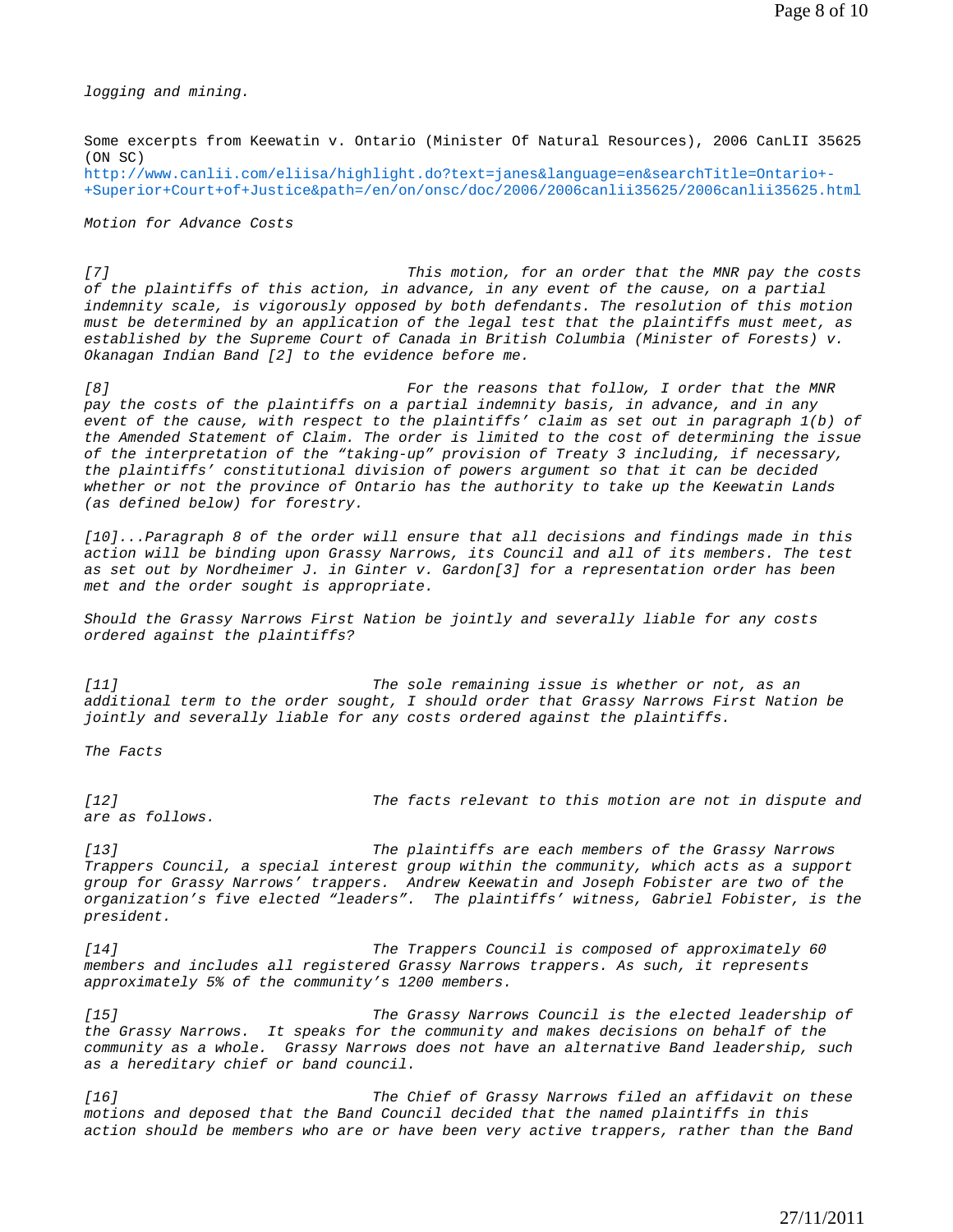*Council Chief and that they made this decision because it is the regular trappers whose way of life and livelihood is most directly affected by forestry activity.* 

*[17] The Grassy Narrows Band Council Resolution No. 3050, dated January 24, 2006, resolved that the law firm of Cook Roberts is jointly retained by both the plaintiffs and the Grassy Narrows in this action to act as counsel and solicitors of record. It further resolves that Grassy Narrows has no objection to the plaintiffs acting as representative plaintiffs for the members of Grassy Narrows and that the law firm of Cook Roberts shall report to and take instructions on behalf of the First Nation through its Chief or Deputy Chief Councilor.* 

*[18] The defendants do not take the position that Grassy Narrows must be formally added as a plaintiff to this action but do say that it is common practice in these types of actions that the Band, its Chief or a person of authority within the band be included as a party to the representative action. They argue that I should order that Grassy Narrows be jointly and severally liable with the plaintiffs for any award of costs that may be made against the plaintiffs in favour of the defendants. Counsel for the MNR advised that the intention is to bind the assets of Grassy Narrows as an entity, not the assets of individual members. In this regard I note that the members of Grassy Narrows may include persons who are not Indians within the meaning of the Indian Act[4] and therefore not members of the Grassy Narrows Band. Abitibi proposes, in the alternative, that I order that Grassy Narrows shall be considered a party for the purposes of any request for costs made by the defendants in this proceeding.* 

*[19] The defendants argue that such an order is necessary in that it is really the Band Council that is in control of this action and such an order will encourage both the plaintiffs and the Council to litigate the action in a disciplined and efficient manner and with a high level of accountability to Grassy Narrows' members. They submit that the defendants should know from the outset who might be responsible for costs.* 

*[32] For these reasons I am not prepared to add a term to the Representation Order that Grassy Narrows be jointly and severally liable with the plaintiffs for any award of costs that may be made against the plaintiffs in favour of the defendants or that Grassy Narrows be considered a party for the purposes of any request for costs made by the defendants in this proceeding.* 

*[33] This order does not preclude the defendants from moving at a later date for an order that Grassy Narrows should be responsible for costs, if there is new evidence suggesting a proper basis for making such a request that has not been considered on this motion. Should that occur, the defendants must of course formally put Grassy Narrows on notice so that the issue can be fully argued.* 

http://www.ontariocourts.on.ca/scj/en/reports/

*Superior Court of Justice* 

*Annual Report 2008-2010* 

The Northwest Region is home to the Ojibway people. The area was opened to European *settlement by the Northwest Company engaging in the fur trade. With the coming of the railway, shipping gained prominence. Western grain was transported by rail to the present location of Thunder Bay for shipment east on the Great Lakes. The region was settled by European immigrants and the forestry and mining industries flourished. More recently, Kenora, Fort Frances and Thunder Bay have developed as regional centres for education, medical* 

*care, tourism, and legal and commercial activity.* 

The distances between the main centres of the Northwest Region and the rest of the *province are vast. For example, Thunder Bay is as far from Toronto – nearly 1,400 kilometres – as Toronto is from Fredericton, New Brunswick. Within the region, the judicial centres are also far apart: Thunder Bay is 335 kilometres from Fort Frances and 490 kilometres from Kenora. There is no resident judge in Fort Frances, while Kenora has one supernumerary judge. Both of these centres are served by judges circuiting from Thunder Bay. Travel between Thunder Bay and Fort Frances or Kenora is usually done by*